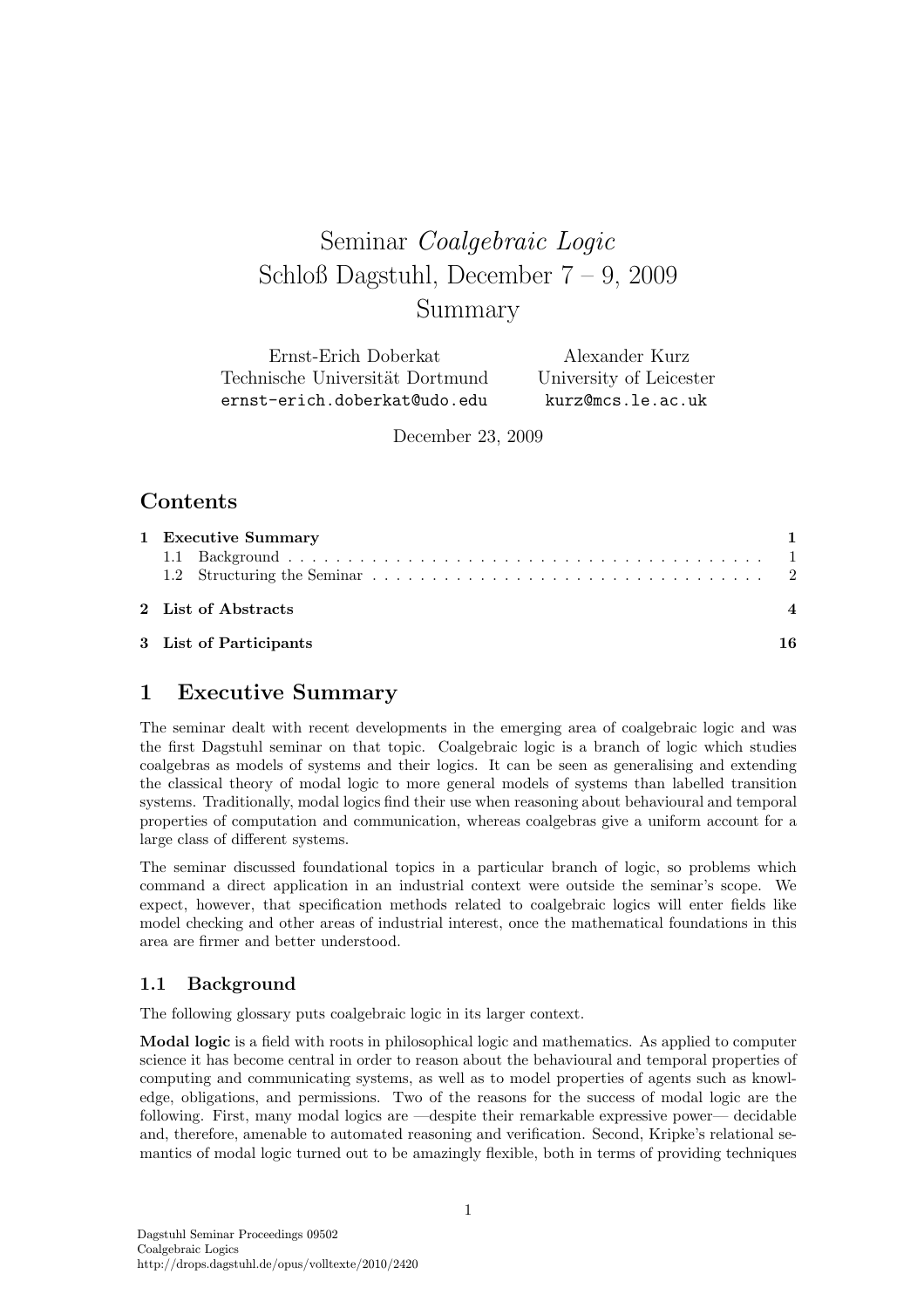to prove properties of modal logics and in terms of allowing the different applications of modal logic to artificial intelligence, software agents, etc.

**Coalgebra** is a more recent area. Following on from Aczel's seminal work on non-well founded set theory, coalgebra has been developed into a general theory of systems. The basic idea is that coalgebras are given with respect to a parameter  $F$ . Different choices of  $F$  yield, for example, the Kripke frames and models of modal logic, the labelled transition systems of process algebra, the deterministic automata of formal language theory, or the Markov chains used in statistics. Rutten showed that, in analogy with universal algebra, a theory of systems, called universal coalgebra, can be built uniformly in the parameter  $F$ , simultaneously covering the above and other examples. Crucial notions such as behavioural equivalence (observational equivalence, bisimilarity), final semantics and coinduction find their natural place here.

**Coalgebraic logic** combines coalgebra and modal logic to study logics of systems uniformly in the parameter F. Given the plethora of different transition systems and their ad hoc logics, such a uniform theory is clearly desirable. Uniformity means that results on, for example, completeness, expressivity, finite model property and complexity of satisfiability can be established at once for all functors (possibly satisfying some, usually mild, conditions). Additionally, there is also a concern for modularity: Typically, a parameter  $F$  is composed of basic features (such as input, output, non-determinism, probability). Modularity then means that the syntax/proof systems/algorithms for the logic of  $F$  are obtained compositionally from the syntax/proof systems/algorithms for the logics of the basic features.

### **1.2 Structuring the Seminar**

When we planned the seminar, we envisaged six broad topics. We indicate which of the talks fall under which topic.

**1. Category Theoretic Aspects of Coalgebraic Logic** Although much is already known, the category theoretic foundations of coalgebra are still being extended, as in the talks by Adámek, Gumm, Petrişan, Velebil.

**2. Probabilistic Transition Systems** Some of the most important examples of coalgebras are different variants of Markov transition systems. Their theory was explored in the talks by Desharnais, Doberkat, Schubert, Sokolova, Zhou.

**3. Stone Duality** Simplifying the picture, coalgebraic logic can be understood as algebraic logic for coalgebras, where the relationship between algebras and coalgebras is given by Stone type dualities, the perspective taken in the presentations by Bezhanishvili, Gehrke, Vosmaer. This point of view is also closely related to the presentations by Petrisan, Velebil, listed under 2.

**4. Coalgebraic Logic, Automata Theory, Fixed Point Logics** Different aspects of coalgebraic logic were discussed in the following talks: Bilkova, Palmigiano (proof theory), Kissig (the logic of accepted languages), Leal (comparison of different logics), Schröder (correspondence theory), Venema (fixed point logics). Fixed point logics also appeared in the talks of Cîrstea and Kupke listed under 6.

**5. Coalgebraic Logic for Structural Operational Semantics** The following talks discussed various applications of coalgebraic techniques to process algebra and program semantics: Bonsangue, Ciancia, Gadducci, Hansen, Klin, Levy, Milius, Staton. The talks of Bonsangue, Hansen, and Milius were also closely related to coalgebra automata.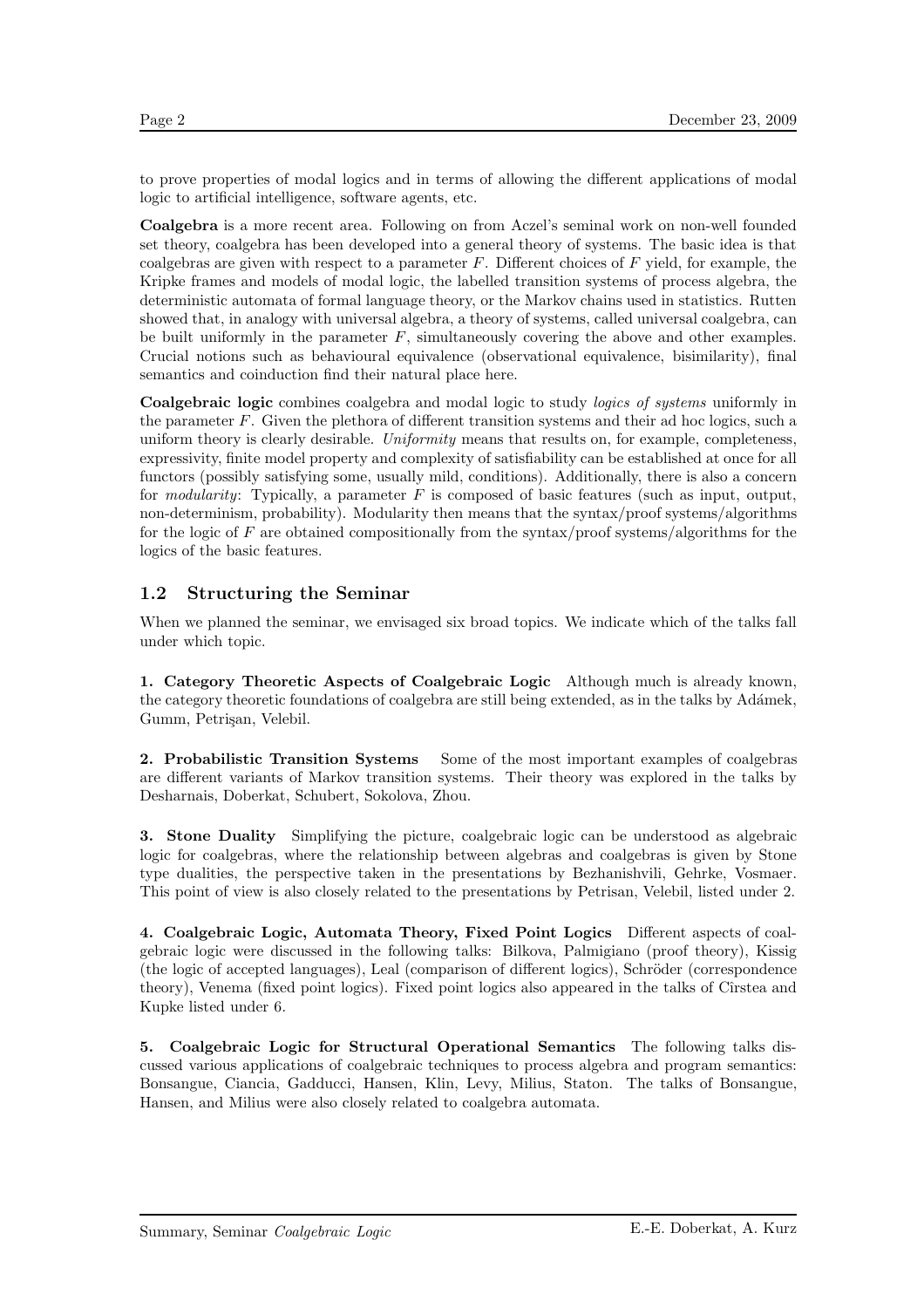**6. Applied Coalgebraic Logic** Although the theoretical foundations of coalgebraic techniques are still being developed, they do give rise to new algorithms, eg for checking the satisfiability of various modal logics. Three different examples were presented in the talks of Cîrstea, Kupke, Pattinson.

**Further topics** Moss gave a presentation on new developments on the logic of recursion, which is one of the oldest topics in coalgebraic logic going back to the book Vicious Circles by Barwise and Moss (1996). New perspectives for coalgebraic logic where opened by the talks by Abramsky and Jacobs (quantum systems), and Pavlovic (security).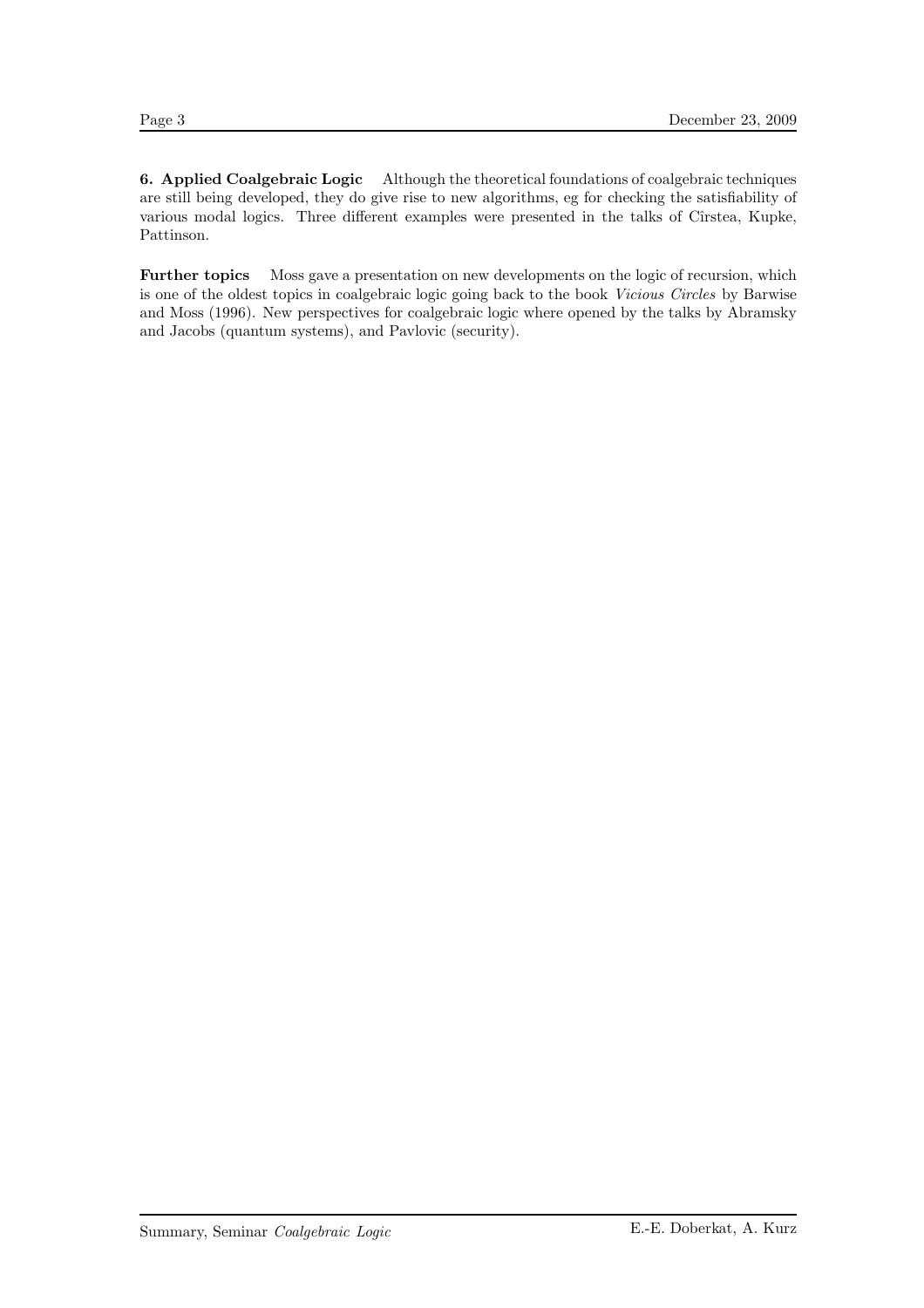# **2 List of Abstracts**

### **Coalgebras, Chu Spaces, and Representations of Physical Systems**

#### Samson Abramsky, University of Oxford

We highlight two limitations of the standard coalgebraic framework: it does not accommodate contravariance, and is too rigid to allow e.g. physical symmetries to be represented. We introduce a fibrational structure on coalgebras in which contravariance is represented by indexing. We use this structure to give a universal semantics for quantum systems based on a final coalgebra construction. We characterize equality in this semantics as projective equivalence. We also define an analogous indexed structure for Chu spaces, and use this to obtain a novel categorical description of the category of Chu spaces. We use the indexed structures of Chu spaces and coalgebras over a common base to define a truncation functor from coalgebras to Chu spaces. We use this truncation functor to lift the full and faithful representation of the groupoid of physical symmetries on Hilbert spaces into Chu spaces, obtained in our previous work, to the coalgebraic semantics.

# **Terminal Coalgebras in Many-Sorted Sets**

#### Jiri Adamek, TU Braunschweig

For endofunctors of many-sorted sets the iterative construction of terminal coalgebras is proved to converge whenever a terminal coalgebra exists. The existence of a fixed point is, by Lambek's Lemma, a necessary condition; we prove that in case of one sort the existence of two successor fixed points is sufficient for terminal coalgebras.

As demonstrated by James Worell the number of steps needed for the finite power-set functor is  $\omega + \omega$ . In contrast, the initial algebra construction takes, for any endofunctor of many-sorted sets, a cardinal number of steps.

### **Model theory of descriptive frames**

#### Nick Bezhanishvili, Imperial College, London

Descriptive general frames are duals of modal algebras and, thus, provide completeness for normal modal logics. From the coalgebraic perspective, descriptive frames can be represented as coalgebras for the Vietoris functor on the category of Stone spaces. In this talk I will discuss some model theoretic aspects of descriptive frames. In particular, I will show that many results of classical model theory fail on descriptive frames.

This is joint work with Ian Hodkinson.

### **Universal property of nabla modality**

#### Marta Bilkova, Charles University, Prague

The coalgebraic cover modality  $\nabla_{\mathcal{T}}$  for a finitary standard and weak-pullbacks preserving endofunctor  $\mathcal T$  of Set fully captures the modal logic corresponding to  $\mathcal T$ -coalgebras. We show that, if in addition the functor T is finitely presentable in the category of finitary endofunctors of Set,  $\nabla_{\mathcal{T}}$ is a relative left adjoint.

Namely, for  $\nabla_{\mathcal{T}}$  as a monotone map from the T-lifted preorder TL of all modal formulas to the preorder of all modal formulas L there exists a monotone map g from L to  $\mathcal{P}_{\omega} \mathcal{TL}$  such that

$$
\nabla_{\mathcal{T}} \alpha \leq b
$$
 holds iff  $\alpha \overline{\mathcal{T}}(\leq) \gamma$  for some  $\gamma$  in  $g(b)$ .

Such monotone maps were called  $\mathcal{O}\text{-}adjoints$  in [2] and are an instance of a weakened representability notion relative to a doctrine, see [1].

This is joint work with Alessandra Palmigiano, Jiri Velebil, and Yde Venema.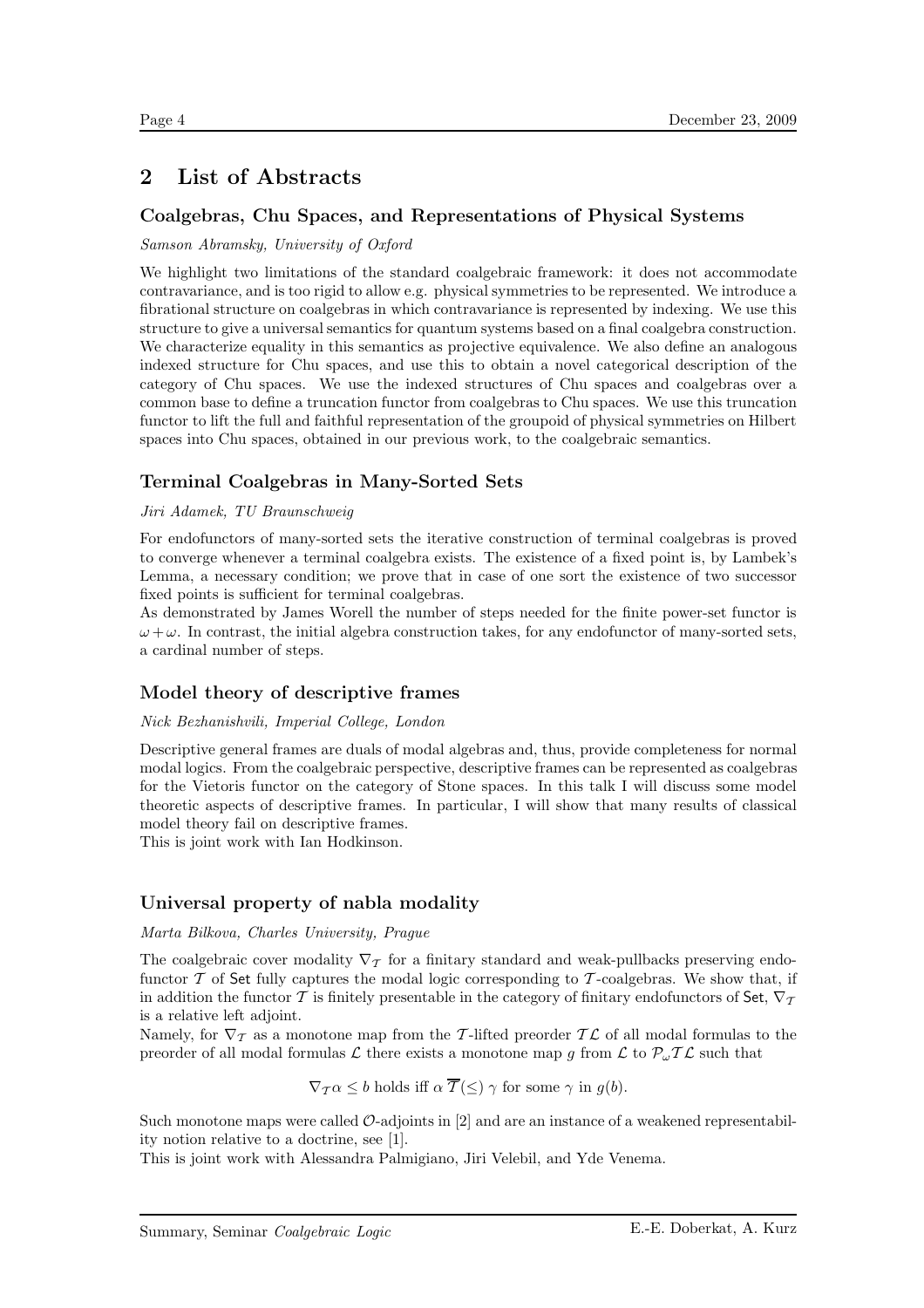#### **References**

- [1] P. Karazeris, J. Velebil: Representability Relative to a Doctrine, Cah. Topol. Géom. Différ.  $Catég. L-1 (2009), 3-22.$
- [2] L. Santocanale, Y. Venema: Completeness for Flat Modal Fixpoint Logics, submitted (December 2008).

#### **An algebraic approach to coalgebras**

Marcello M. Bonsangue, Leiden University

Kleene's Theorem gives a fundamental correspondence between regular expressions and deterministic finite automata (DFAs): each regular expression denotes a language that can be recognized by a DFA and, vice-versa, the language accepted by a DFA can be specified by a regular expression. Languages denoted by regular expressions are called regular. Two regular expressions are called (language) equivalent if they denote the same regular language. Kozen in 1991 provided regular expressions with sound and complete algebraic laws that permit formal reasoning about equivalences between expressions.

Coalgebras provide a general framework for the study of dynamical systems such as DFAs. In this presentation we show the application of the above program to coalgebras over a large class of functors  $F : \mathbf{Set} \to \mathbf{Set}$ . We incrementally introduce a set of expressions for finite deterministic. non-deterministic and quantitative coalgebras and proved an analogue of Kleene's Theorem: each expression denotes the behavior of a finite coalgebra and, conversely, the behavior of a finite coalgebra can be specified by an expression. We also provide a sound and complete axiomatization for these coalgebraic calculi, with the property that two expressions are provably equivalent if and only if they are bisimilar.

Example of coalgebraic calculi we consider include labeled transition systems, weighted automata and probabilistic systems.

#### **Families: an efficient categorical model of computation with resources**

#### Vincenzo Ciancia, Universidad Complutense de Madrid

An important concern in programming language semantics is to find fully abstract models, where all the semantically equivalent programs are identified; for the so called interactive systems, labelled transition systems (LTS) equipped with bisimilarity provide a solution in simpler cases. Often, the semantics of a programming language has to deal with resource allocation. For example, in the π-calculus, mobility is achieved by allocating fresh communication channels. The LTS semantics is not completely satisfactory, since the definition of bisimulation is non-standard, due to the necessity of matching allocation on both sides of the bisimulation game. This problem is elegantly addressed by coalgebras over some presheaf category, that is, a functor category Set<sup>C</sup>. Each program is equipped with a type representing the available resources. Allocation functors can be combined with polynomials to take into account resource generation in the standard (coalgebraic) bisimulation. Varying the index category C, resources can have a rich structure. A well known case is when C is the category I of finite sets and injective relabellings; here the modelled resources are pure names.

The presheaf approach makes it difficult to implement finite state methods such as partition refinement and model checking, since programs with the same shape, that only differ for the identity of their resources, are not identified. In particular, this is a problem for finite memory programs that allocate some resources and discard other ones in a loop, giving rise to infinite models. In the case of pure names, the alternative approach of named sets allows one to specify coalgebras with local names, featuring an implicit garbage collection machinery. Pullback-preserving presheaves in **Set<sup>1</sup>** and named sets are linked by a categorical equivalence.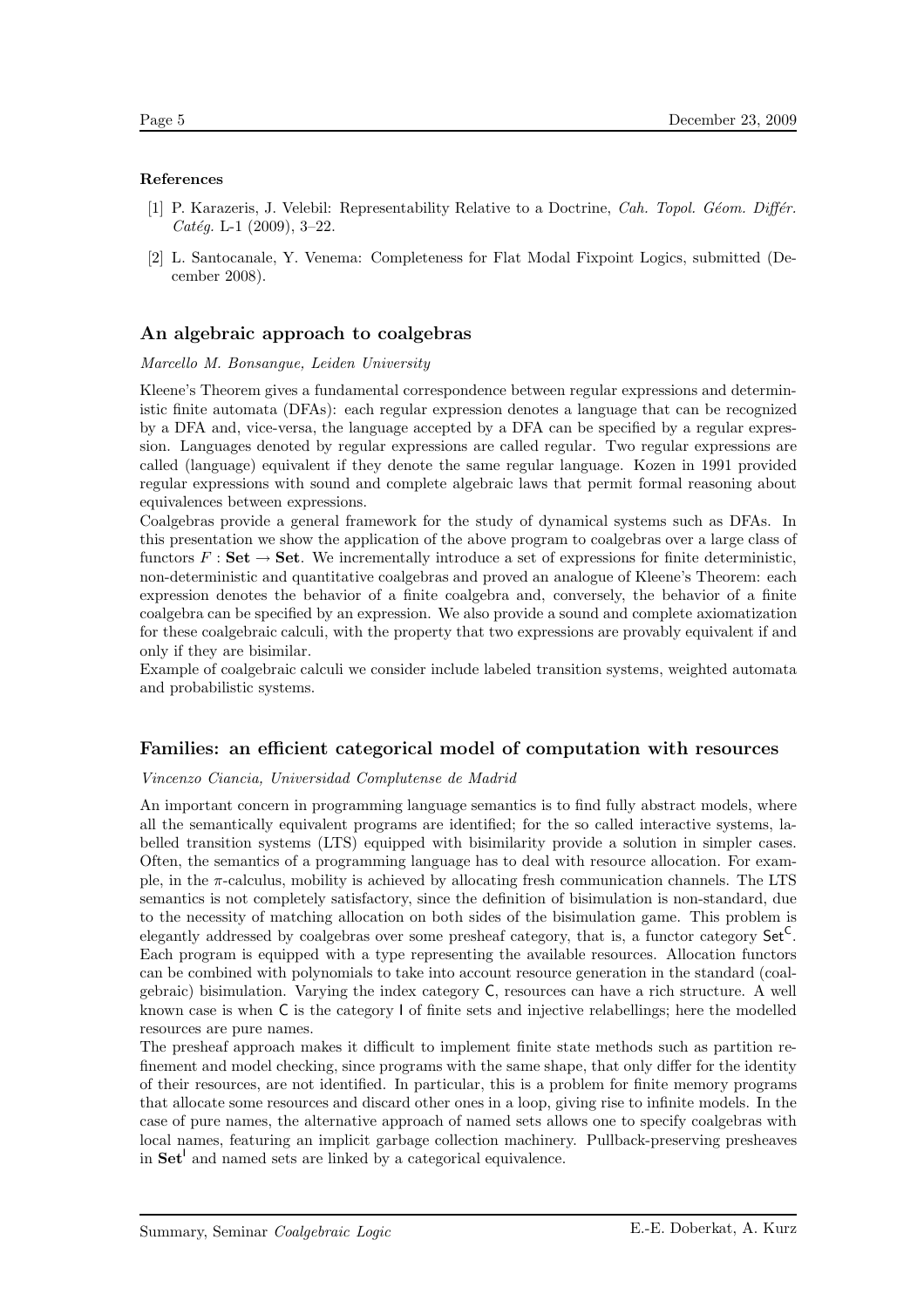In this talk, we discuss the advantages and the open problems in extending the equivalence result to other index categories, giving rise to the categorical model of families. Locality of interfaces leads to constructions that are typical when handling resources in computing. For example, the categorical product is made up of triples consisting of a pair of elements, and a binding between their local resources. We propose families as an alternative model for the semantics of resource-aware programming languages, and explain how the categorical equivalence defines a framework where both approaches can be used simultaneously, for specification purposes on the side of presheaves, and implementation of finite state methods on the other side.

### **Path-Based Coalgebraic Temporal Logics**

#### Corina Cîrstea, University of Southampton

We give a general coalgebraic account of the notions of infinite trace and infinite execution in state-based, dynamical systems, by extending the generic theory of finite traces and executions developed by Hasuo and coauthors [1]. The systems we consider are modelled as coalgebras of endofunctors obtained as the composition of a computational type (e.g. nondeterministic or stochastic) with a general transition type. This generalises existing work by Jacobs [2] that only accounts for a nondeterministic computational type. We subsequently introduce path-based temporal (including fixpoint) logics for coalgebras of such endofunctors, whose semantics is based upon the notion of infinite execution. Our approach instantiates to both nondeterministic and stochastic computations, yielding, in particular, path-based fixpoint logics in the style of CTL\* for nondeterministic systems, as well as generalisations of the logic PCTL for probabilistic systems.

#### **References**

- [1] I. Hasuo, B. Jacobs, and A. Sokolova. Generic trace semantics via coinduction. Logical Methods in Computer Science, 3:1–36, 2007.
- [2] B. Jacobs. Trace semantics for coalgebras. In Proc. CMCS 2004, volume 106 of ENTCS, 2004.

### **A Demonic Approach to Information in Probabilistic Systems**

#### Josee Desharnais, Université Laval, Québec

We establish a Stone-type duality between specifications and infLMPs. An infLMP is a probabilistic process whose transitions satisfy super-additivity instead of additivity. Interestingly, its simple structure can encode a mix of probabilistic and non-deterministic behaviors.

We take the view of analysing probabilistic transition systems through events, or sets of states, as is usually done in probability theory. It is well known that bisimulation for probabilistic processes without non determinism is characterized by a simple logic : two states are bisimilar if and only if they satisfy exactly the same formulas of that logic. Since formulas can be seen as sets of states, they are ideal candidates for events: any LMP can be associated to a morphism from the logical formulas to its sigma-algebra of states, where the image of a formula is the set of states that satisfy it. We are interested in the converse: can a probabilistic process be defined by the set of its logical properties only? We can abstract the sigma-algebra of states as a  $\sigma$ -complete Boolean algebra and we can ask the question: when is it the case that a given function  $\hat{\mu}$  mapping propositions of the logic to elements of an arbitrary ( $\sigma$ -complete) Boolean algebra A correspond to some LMP whose  $\sigma$ -algebra is isomorphic to A and whose semantics accords with  $\hat{\mu}$ ? We give a response to this question. opening the way to working with probabilistic processes in an abstract way, that is, without any explicit mention of the state space, manipulating properties only. In other words, this opens the way to a Stone-type duality theory for these processes.

Our duality shows that an infLMP can be considered as a demonic representative of a system's information. Moreover, it carries forward a view where states are less important, and events, or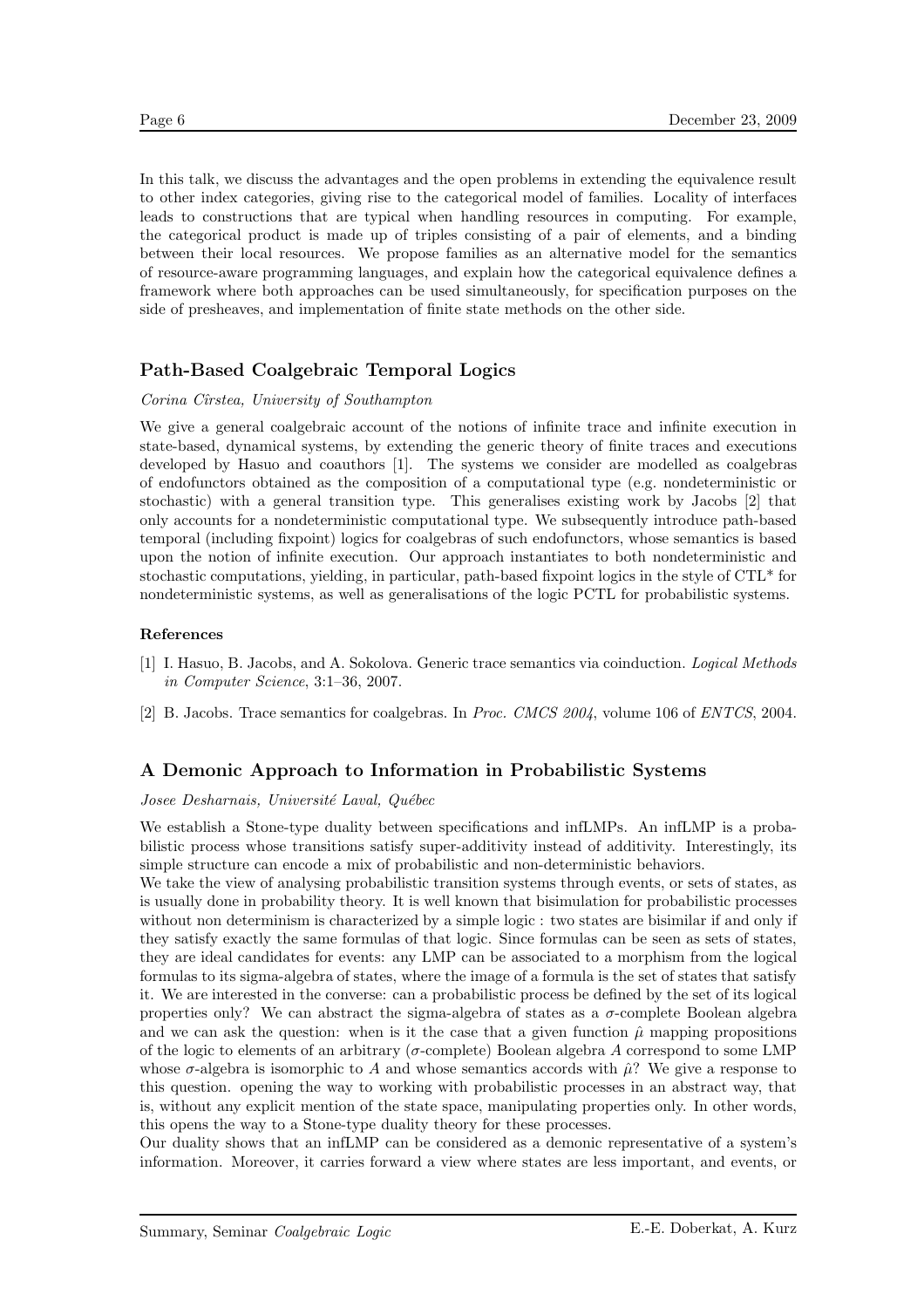properties, become the main characters, as it should be in probability theory. Along the way, we show that bisimulation and simulation are naturally interpreted in this setting, and we exhibit the interesting relationship between infLMPs and the usual probabilistic modal logics. Most of this work has been published in Concur 2009.

This is joint work with François Laviolette and Amèlie Turgeon.

### **Negating Congruences for Stochastic Relations**

#### Ernst-Erich Doberkat, TU Dortmund

Given an equivalence relation  $\rho$ , we investigate modelling the negation of  $\rho$  through an equivalence relation  $\rho'$  so that  $\rho \wedge \rho'$  is the identity, and  $\rho$  together with  $\rho'$  is comprehensive, i.e.,  $\rho \vee \rho'$  covers the entire space. This looks very much like complementation, but the lattice of equivalence relations is complemented only in very rare special cases, in particular under the constraints we impose. We are interested in congruences for stochastic relations, so we investigate from the starting point above under which conditions a congruence can be negated, ending up with a variety of constructions that all are more or less intended to characterize non-congruent objects.

Since congruences are based on countably generated equivalence relations, and these relations are in a one-to-one correspondence with countably generated  $\sigma$ -algebras, we briefly study these σ-algebras first. We can then carry results for these σ-algebras over to the space of equivalence relations. This is the technical starting point. Techniques developed for factoring stochastic relations based on those investigated in Universal Algebra help then to bring forth the desired results.

The results are applied to morphisms, a simple version von Hennessy-Milner logic serves as an illustration.

### **On a Presheaf Semantics for the Calculus of Explicit Fusions**

#### Fabio Gadducci, University of Pisa

Name-passing calculi are specification languages for concurrent systems, considered as structured entities interacting via some kind of synchronisation mechanism. One of the main challenges for such languages has been represented by the development of adequate denotational semantics. Only recently the use of presheaf categories proved fruitful for providing fully abstract models to those calculi with a symmetric communication mechanism, like the  $\pi$ -calculus. The index categories which have been successfully employed for such languages are based on (injective) name relabellings, resulting e.g. in the presheaf category  $\mathsf{Set}^{\mathbb{I}}$ , for  $\mathbb{I}$  the category of (finite) sets and injective functions.

In this talk we consider a calculus based on a different synchronisation mechanism: the calculus of explicit fusions, where process communication relies on an underlying store of name equalities. We propose to model both its syntax and semantics using the presheaf category  $\mathsf{Set}^{\mathbb{E}}$ : each object of  $\mathbb E$  is an equivalence relation over a (finite) set of names and, analogously to  $\mathbb I$ , morphisms preserve names, but equivalence classes can be merged, thus obtaining semantical fusion of names without loosing any syntactical name. Besides recasting coalgebraically the standard semantics for explicit fusions, the so-called *inside-outside bisimulation*, we furthermore investigate the connections between  $\mathsf{Set}^{\mathbb{I}}$  and  $\mathsf{Set}^{\mathbb{E}}$ , trying to highlight some correspondences between the languages themselves.

### **Extended Stone duality and canonical extensions**

#### Mai Gehrke, Radboud University of Nijmegen

Stone duality provides the dual equivalence between algebras and spaces which is central in the relationship between modal algebras and Kripke semantics as well as the central mechanism for the relationship between specification of program logics and denotational semantics for these logics as layed out in Abramsky's Domain Theory in Logical Form. In seeking to extend the scope of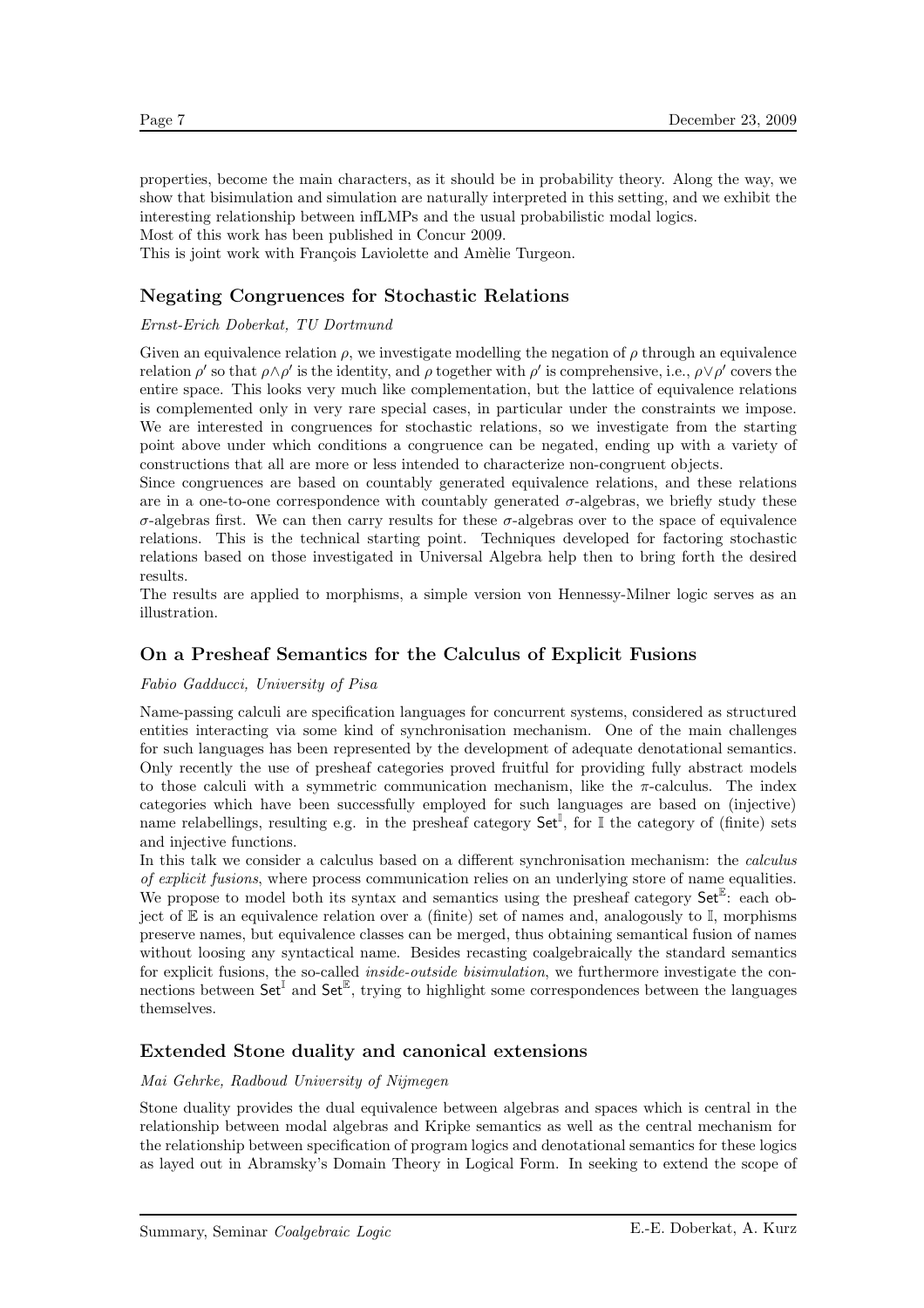this duality, one may ask for natural dualities for various related structures or for extended Stone or Priestley type dualities. The latter corresponds to the coalgebraic picture and an algebraic tool for studying the scope and limits of extended Stone and Priestley dualities is provided by canonical extensions. This talk will highlight a few of the recent developments in this area that I expect are pertinent to work in coalgebraic logic.

### **Coalgebraic types**

#### H. Peter Gumm, University of Marburg

The coalgebraic structure of Set-coalgebras is determined by properties of their type functors. In particular, preservation of certain limits is reflected by structural properties of the corresponding coalgebras. After a survey of old and new results in this direction, we consider decompositions of Set-functors which preserve the relevant properties. We shall develop an intuitive framework, which sheds some new light on Set-functors, on their role as coalgebraic types and on the semantics of coalgebraic modalities.

### **Bialgebras of Bitstream Arithmetic and Mealy Machines**

#### Helle Hvid Hansen, TU Eindhoven

Brzozowski [4] showed how to construct deterministic automata from regular expressions by defining an automaton structure on the set of regular expressions. Rutten showed in [6] how to construct Mealy machines from arithmetic bitstream specifications by defining a Mealy machine structure on the set of arithmetic bitstream expressions. More recently, Bonchi, Bonsangue, Rutten and Silva [2, 3] showed that the same ideas can be applied in a much more general setting of coalgebras for inductively defined functors and generalised regular expressions.

We refer to the abovementioned constructions as examples of coalgebraic synthesis, since they all rely on the fact that it is possible to inductively define coalgebraic structure on a set of algebraic specifications. Such interaction between syntax (algebra) and behaviour (coalgebra) can often be captured by a bialgebra for a distributive law  $[1, 7]$ . Indeed, Jacobs showed in  $[5]$  that Brzozowski's construction gives rise to a bialgebra on the set of regular expressions, and that the well known relationships between regular expressions, deterministic automata and formal languages can be viewed in a bialgebraic framework.

In this talk we show that also Rutten's construction of Mealy machines from arithmetic specifications can be described in terms of a bialgebra on the set of arithmetic expressions. In particular, we show that the stream differential equations used to define the coalgebraic behaviour of expressions give rise to a GSOS law between the arithmetic signature functor and the Mealy functor. This talk presents work in progress. We hope to be able to extend the bialgebraic picture to the work of [2, 3], and to find more general principles and methods relevant to coalgebraic synthes

#### **References**

- [1] F. Bartels. On Generalised Coinduction and Probabilistic Specification Formats. PhD thesis, Vrije Universiteit Amsterdam, 2004.
- [2] F. Bonchi, M.M. Bonsangue, J.J.M.M. Rutten, and A.M. Silva. Deriving syntax and axioms for quantitative regular behaviours. In Proceedings of CONCUR 2009, volume 5710 of LNCS, pages 146–162. Springer, 2009.
- [3] M.M. Bonsangue, J.J.M.M. Rutten, and A.M. Silva. A Kleene theorem for polynomial coalgebras. In Proceedings of FoSSaCS 2009, volume 5504 of LNCS, pages 122–136, 2009.
- [4] J.A. Brzozowski. Derivatives of regular expressions. Journal of the ACM, 11(4):481–494, 1964.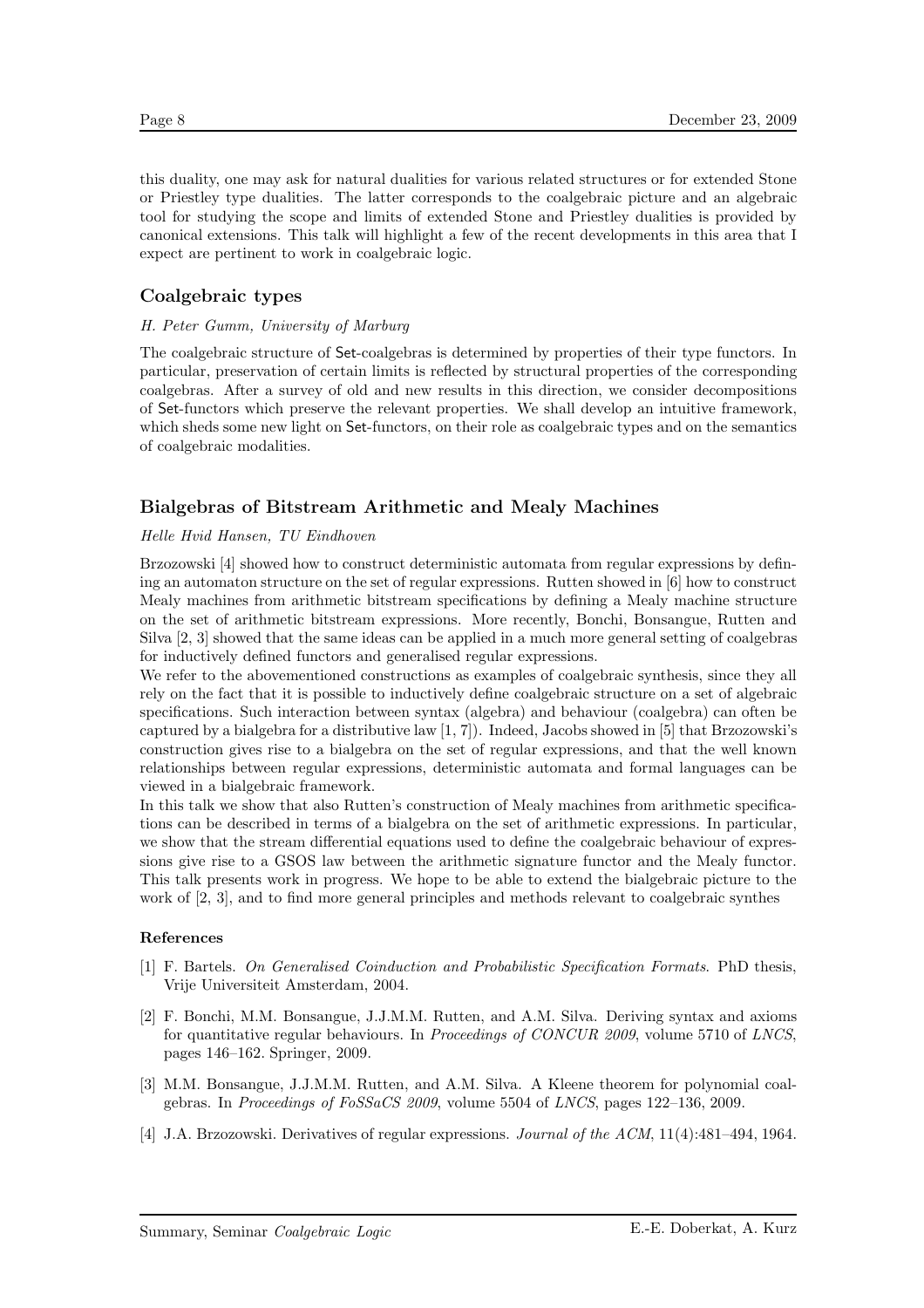- [5] B. Jacobs. A bialgebraic review of deterministic automata, regular expressions and languages. In Algebra, Meaning and Computation: Essays dedicated to Joseph A. Goguen on the Occasion of his 65th Birthday, pages 375–404. Springer, 2006.
- [6] J.J.M.M. Rutten. Algebraic specification and coalgebraic synthesis of Mealy machines. In Proceedings of FACS 2005, volume 160 of ENTCS, pages 305–319, 2006.
- [7] D. Turi and G.D. Plotkin. Towards a mathemathical operational semantics. In Proceedings of LICS 1997, pages 280–291. IEEE Computer Society, 1997.

### **Convexity and Duality**

#### Bart Jacobs, Radboud University, Nijmegen

This talks describes convex sets categorically, namely as algebras of a distribution monad. It is shown that convex sets occur in two dual adjunctions, namely one with preframes via the Boolean truth values {0, <sup>1</sup>} as dualising object, and one with effect algebras via the (real) unit interval [0, 1] as dualising object. These effect algebras are of interest in the foundations of quantum mechanics.

### **Generic Trace Logics**

#### Christian Kissig, University of Leicester

Finite trace semantics is well-understood as a suitable semantics for non-deterministic, probabilistic, or graded transition systems. In their recent works on Generic Trace Theory have Jacobs and collaborations proposed a uniform definition of finite trace semantics for Set-based coalgebras with a branching structure given in terms of a monad, in addition to the transition structure from a Set-functor.

In Generic Trace Theory, finite trace semantics is defined as a final coalgebra semantics obtained by induction along the initial sequence. The construction relies on the limit-colimit-coincidence of Smyth and Plotkin, and requires the monad to be such that the Kleisli-category can be locally directed completely ordered.

We lift several of the assumptions made in generic trace theory, and obtain a slightly more general definition of finite trace semantics which works also in the restricted settings of finite nondeterministic and finitely graded branching.

Finite trace semantics induces finite trace equivalence. We propose a coalgebraic logic which is invariant under finite trace equivalence, and, with additional assumptions made, finitely expressive and complete. We need to assume that the monad is commutative. We obtain generic trace logics through an adjunction on the category of algebras for the branching monad, in the spirit of coalgebraic modal logics of Pattinson and Schröder.

### **Modal logic and bialgebras**

#### Bartek Klin, University of Cambridge

A coalgebraic treatment of Structural Operational Semantics (SOS) is provided by certain natural transformations: distributive laws of endofunctors (modelling process syntax) on other endofunctors (modelling system behaviour). Models of such laws are bialgebras, which can be seen as coalgebras for behaviour functors lifted to categories of algebras for syntax functors.

On the other hand, coalgebraic modal logic is defined by natural transformations that link system behaviour with logical syntax along a (contravariant) adjunction between two categories. These natural transformations combine behaviour and syntax in single composite endofunctors on the slice category of the adjunction, and models of logics are coalgebras for these lifted endofunctors. In the framework of logical distributive laws, these two aspects are combined in a study of bialgebras on slice categories of adjunctions. In more elementary terms, SOS specifications are combined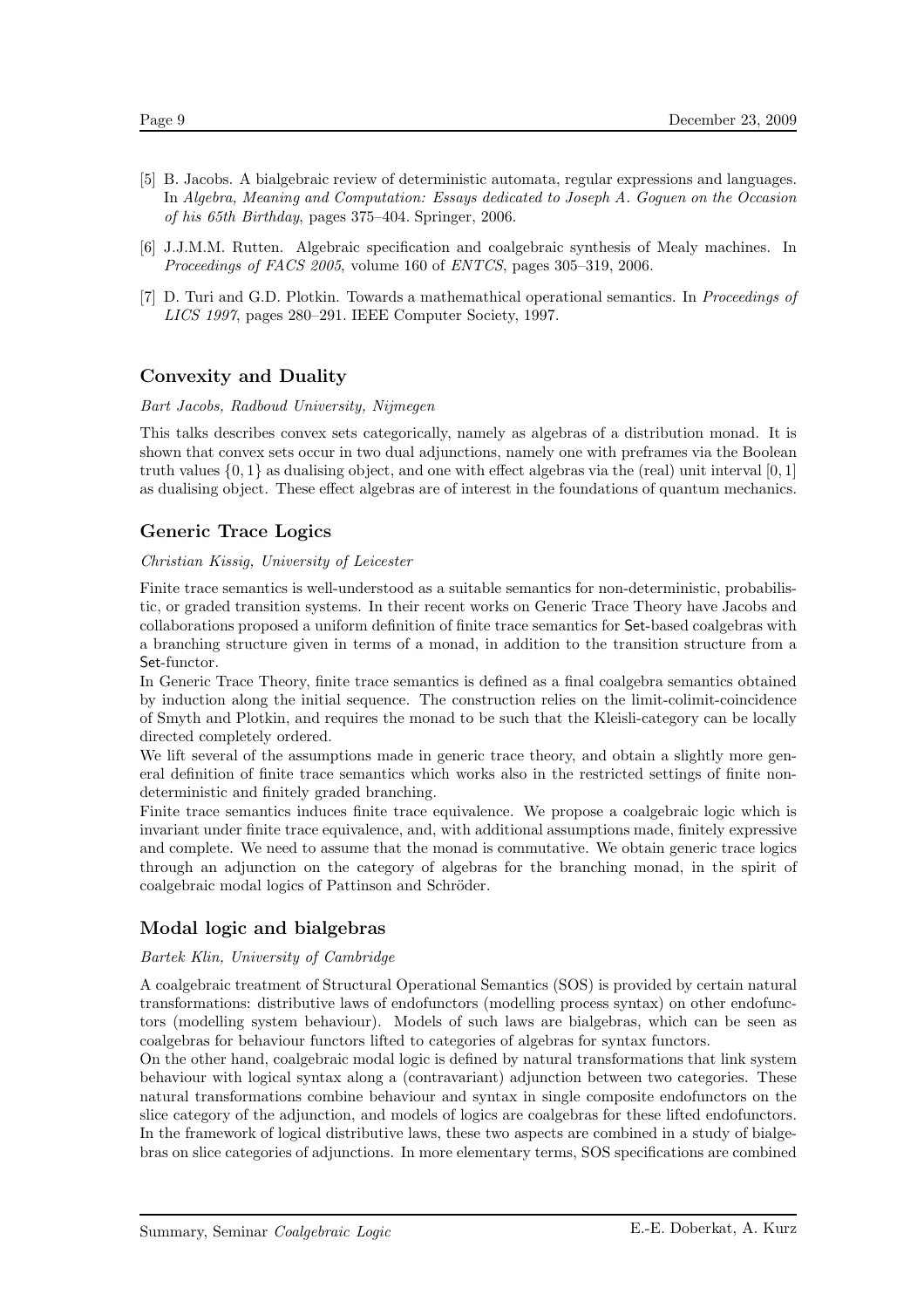with modal logics for processes in a well structured manner that ensures compositionality of logical equivalence relations with respect to process syntax. Technically, this requires a suitable notion of logical behaviour, and an SOS-like distributive law where logical formulas play the role of processes.

In this talk, I briefly describe the basics of the logical distributive law approach, cast in the setting of slice categories of adjunctions. I also say how it relates to modal logic decomposition techniques used in the SOS community to prove compositionality results.

### **Tableaux for coalgebraic fixpoint logics**

#### Clemens Kupke, Imperial College, London

The satisfiability problem of the modal mu-calculus is decidable in exponential time. This wellknown fact can be proven using (possibly) non-wellfounded tableaux. In my talk I will demonstrate how the tableaux-based proof can be generalised to a proof of ExpTime-decidability of a family of coalgebraic fixpoint logics, ie., coalgebraic logics extended with least and greatest fixpoint operators. Our decidability result yields, as concrete applications, previously unknown complexity bounds for the probabilistic mu-calculus and for an extension of coalition logic with fixpoints. This is joint work with Corina Cîrstea and Dirk Pattinson.

### **Predicate liftings and Nabla together at last!**

#### Raul Leal, University of Amsterdam

In this talk we show how to develop a coalgebraic modal language which is obtained from a friendly interaction of predicate liftings and Moss's nabla modality. The main technical tool for this marriage is that of presentations of functors by operations and equations. Some of the features of our language are: it is an equational language and it has a sound and complete axiomatization for any weak pullback preserving set functor.

This is joint work with Alexander Kurz.

### **Similarity quotients as final coalgebras**

#### Paul Blain Levy, University of Birmingham

Nodes of transition systems modulo similarity form a final coalgebra for a suitable endofunctor on the category of posets. Conversely, given a final coalgebra, two nodes are similar when their anamorphic images are related.

These results generalize to an algebraic framework that includes as special cases

- upper and lower similarity for transition systems with divergence
- bisimilarity
- nested similarity.

In the framework developed by Thijs, binary composition of relations must be preserved by relational lifting, but in our framework, it is only laxly preserved. This more liberal condition is what allows nested similarity to be an example.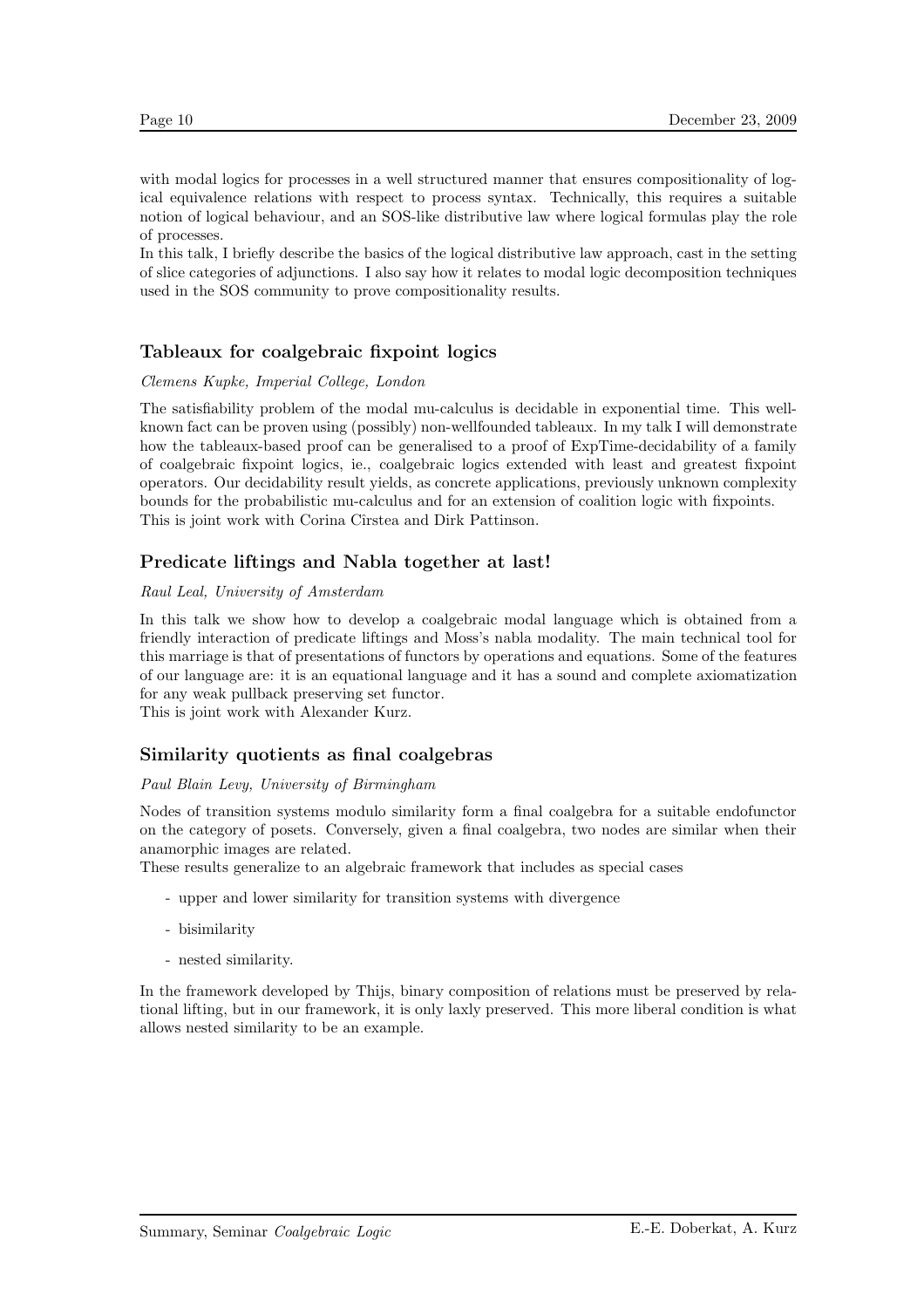## **A Sound and Complete Expression Calculus for Linear Systems**

#### Stefan Milius, TU Braunschweig

Regular expressions are a well-known tool to specify the behaviour of finite sequential automata. Kleene's classical theorem states that the semantics of every finite automaton can be expressed by a regular expression. Furthermore, Kleene algebras provide a sound and complete calculus for the behavioural equivalence of finite automata.

Recently, Bonsangue, Rutten and Silva provided an analog of these classical results pertaining to coalgebras for endofunctors of the category of sets. From every Kripke polynomial functor one can derive a calculus of expressions that is sound and complete with respect to the behavioral equivalence of finite coalgebras.

Based on these ideas I will present a sound and complete expression calculus for finite dimensional linear systems. These systems are coalgebras for the functor  $H = R \times -$  on the category of real vector spaces, where  $R$  are the reals. Finite dimensional linear systems are equivalently presented by finite stream circuits. So the calculus allows one to reason about the equivalence of finite closed stream circuits.

The main technical result of my talk is that expressions modulo the laws of the calculus form the final locally finite dimensional coalgebra for H. This gives a new syntactic characterization of the coalgebra of rational streams known from Rutten's stream calculus.

Time permitting, I will show that, more generally the final locally finite (dimensional) coalgebra is, equivalently, the initial iterative algebra for a set (vector space) endofunctor.

### **Coalgebra and the Logic of Recursion**

#### Lawrence S. Moss, Indiana University, Bloomington

One source of coalgebras in theoretical computer science begins with the idea that coalgebras are generalized transition systems, with the final coalgebra carried by all possible behaviors of all possible transition systems. As such, the final coalgebra may be taken as the 'codomain of semantics', with the domain a set of terms of some kind or other. This leads to a research program of constructing languages for interesting 'transition trajectories'; typically the terms of these languages are finite objects but the behaviors are infinite. Part of this program involves logics for the equivalence of terms. This is where the logic of recursion (first proposed by Yiannis Moschovakis) enters, since it is a general logic of fixed point terms.

### **Proof systems for coalgebraic logic**

#### Alessandra Palmigiano, University of Amsterdam

The research we will report on takes its move on an alternative presentation of classical and positive modal logic where the coalgebraic modalities  $\nabla$  and  $\Delta$  are taken as primitive. Analogously to the duality between  $\Box$  and  $\diamond$ ,  $\Delta$  can be defined as the dual of  $\nabla$ , but also, interestingly, in the following, negation-free way:

$$
\Delta \alpha = \begin{cases} \nabla \varnothing \vee \bigvee \{ \nabla \{a\} \mid a \in \alpha \} \vee \nabla \{ \bigwedge \alpha, \top \} & \text{if } \alpha \neq \varnothing \\ \nabla \{ \top \} & \text{if } \alpha = \varnothing \end{cases} \tag{1}
$$

In earlier work, we introduced a one-sided Gentzen system for an expansion of the Boolean propositional language with the nabla operator only; this system was shown to be sound, complete w.r.t. the class of all Kripke models, and cut-free. Moreover, we defined a sound and complete two-sided Gentzen system for the positive fragment of the same language, the cut rule of which was shown not to be eliminable. The main feature of both Gentzen systems was their being generalizable to the coalgebraic setting where F is an arbitrary weak pullback-preserving Set-endofunctor.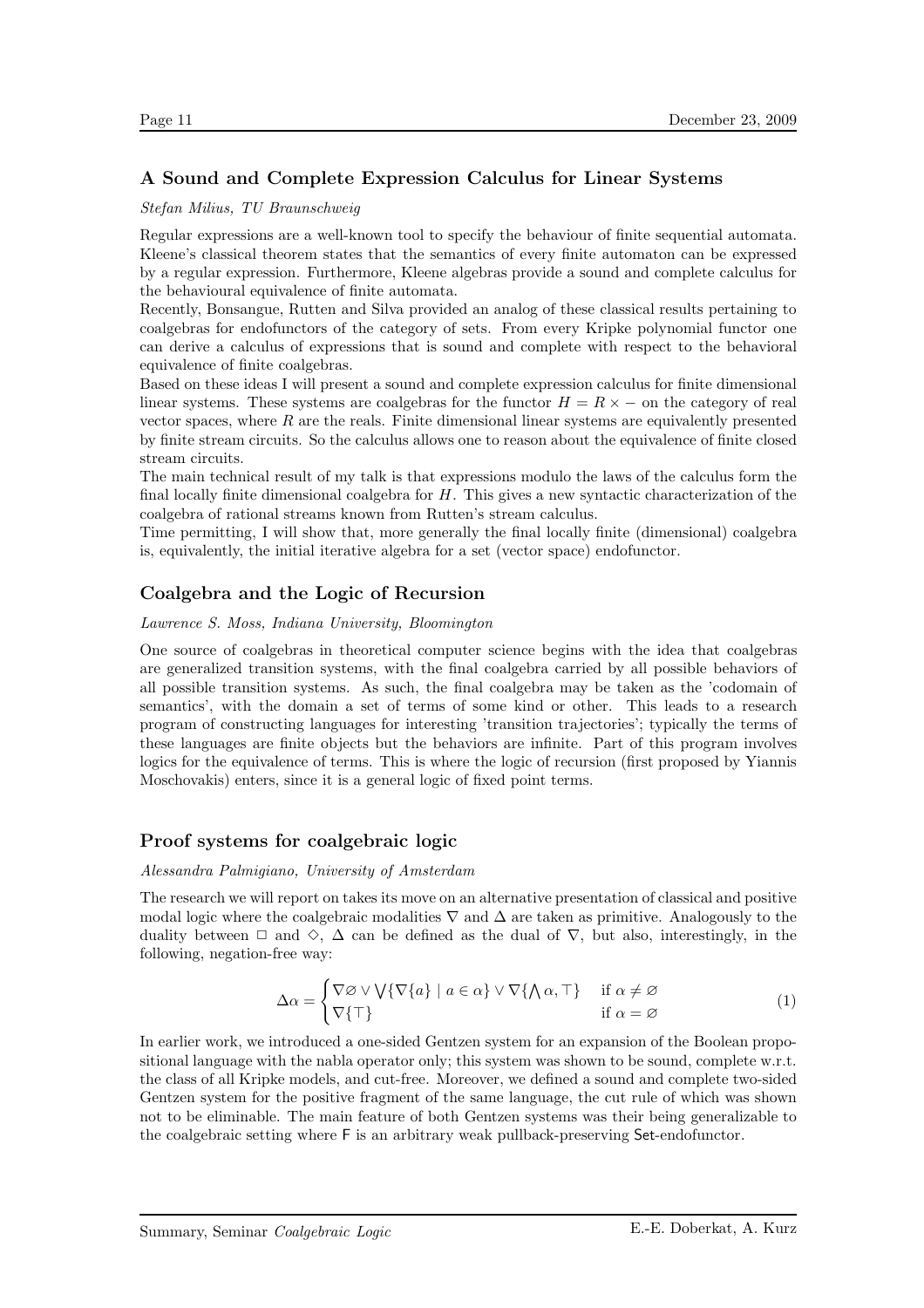Here will report on an improved two-sided sequent calculus for the  $\nabla\Delta$ -based coalgebraic logic over a standard and weak-pullback preserving functor F: this sequent calculus is sound, complete, invertible and cut free. Moreover, sound, complete, invertible and cut-free variants of this system include a simplified two-sided version for the powerset functor and both a one-sided and a two-sided versions for the ∆-free fragment of the language.

### **Optimal Tableau Algorithms for Coalgebraic Logics**

#### Dirk Pattinson, Imperial College, London

Tableau methods are one of the main techniques that underly auto mated reasoning for modal logics, and are implemented in an ever growing number of tools. Despite the fact that tableau algorithms work extremely well in practice, they often do not meet the known complexity bounds for the logics in question. Recently, it has been shown that optimality can be obtained for some logics while retaining practicality by using a technique called  $\ell$ global caching $\ell$ . Here, we show that global caching is applicable to all logics that can be equipped with coalgebraic semantics, for example, classical modal logic, graded modal logic, probabilistic modal logic and coalition logic. In particular, the coalgebraic approach also covers logics that combine these various features. We thus show that global caching is a widely applicable technique and also provide foundations for optimal tableau algorithms that uniformly apply to a large class of modal logics.

Technically, we give a sound and complete tableau calculus for coal gebraic modal logics in the presence of global assumptions, and obtain an EXPTIME upper bound by translating the satisfiability problem to reachability games. Based on the completness of the tableau calculus, we then introduce two concrete algorithms to decide satisfiability. Both algorithms are proved correct coinductively, and can be seen to gener alise ancestor equality blocking, and global caching, respectively. Apart from giving a coinductive reconstruction of ancestor equality blocking and global caching, this showcases the wide applicability of both and demon strates that automated reasoning with coalgebraic logics in the presence of global assumptions is also in practice not (much) harder than for modal logics with an underlying relational semantics.

### **Probable security**

#### Dusko Pavlovic, University of Oxford

Modern cryptography is a realm of complex constructions with Probabilistic Polynomial-Time Turing (PPT) machines, viewed up to observational equivalence modulo negligible functions. Modern authentication protocols often involve Bayesian reasoning about heterogenous channels. Formal security proofs sometimes turn out to be as unreliable as the systems that they prove secure. I shall show how categorical and coalgebraic tools help with these problems.

### **Applications of universal-algebraic functors**

#### Daniela Petrisan, University of Leicester

We consider the notion of 'universal-algebraic' functor. These are functors on many-sorted varieties that preserve sifted colimits. Universal algebra stems from the doctrine of finite products, and sifted colimits are precisely those colimits that commute in Set with finite products. Universalalgebraic functors on many-sorted varieties can be presented by operations and equations. We exploit the flexibility provided by this notion and discuss several applications.

First, it can be used to study universal algebra over the category Nom of nominal sets. The signatures for algebras over Nom are given by functors having presentations by operations and equations. We prove an HSP-like theorem for algebras over nominal sets, using completely standard universal algebra and the fact that Nom is a full reflective subcategory of a many-sorted variety. Since our notion of signature is quite general, the equational logic obtained in our setting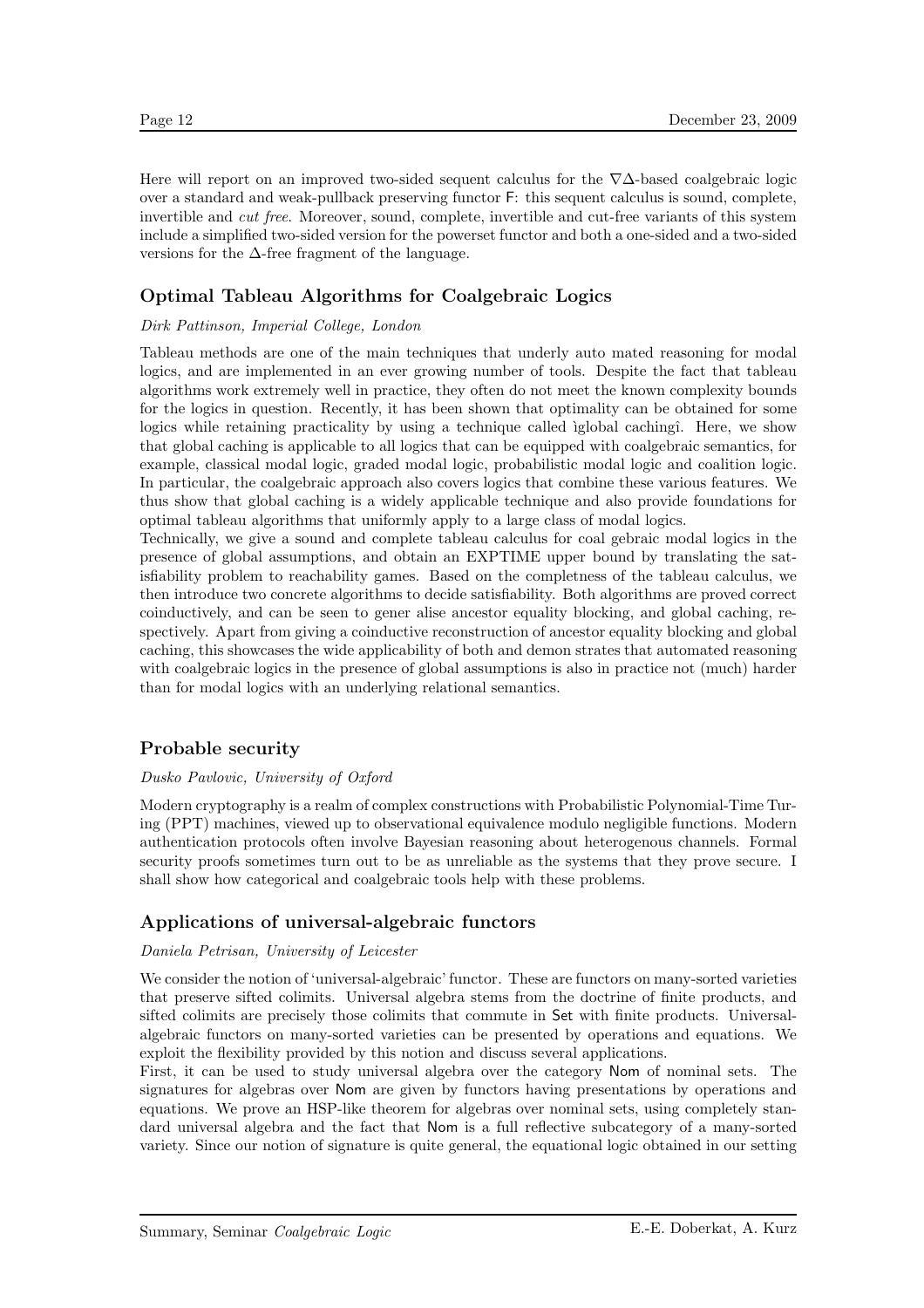is more expressive than the nominal algebra logic of Gabbay and Mathijssen, or the nominal equational logic of Clouston and Pitts. However we can isolate a 'uniform' fragment of our logic that corresponds to these logics, thus we give a new way of comparing the two different approaches.

Second, we give a categorical approach to algebraic semantics of first-order logic. We show how to obtain algebraic models of first-order logic as algebras for a functor on a many-sorted variety BAfbb<sup>+</sup> satisfying some additional equations. These algebras are equivalent to the polyadic algebras of Halmos, and we can dualise them to obtain a coalgebraic semantics of first-order logic.

Third, this notion links the uniform treatment of logics for coalgebras of an arbitrary type T with concrete syntax and proof systems. Analysing the many-sorted case is essential for achieving modular completeness proofs for coalgebraic logics.

### **Coalgebraic Correspondence Theory**

#### Lutz Schröder, DFKI Bremen

Classically, modal logic is seen as a fragment of first-order logic, determined by a standard translation of modal formulas into first-order formulas that captures Kripke semantics. This fragment was characterized by van Benthem as containing precisely the bisimulation invariant formulas; it was later shown by Rosen that this characterization remains true over finite models, although the tools used in the original proof include model theoretic facts such as compactness and saturation that break down over finite models. We refer to the former type of results (characterization over all models) as van-Benthem-type results, and to results over finite models as Rosen-type results. The design of a correspondence language for coalgebraic modal logic is a delicate problem, since one needs to include a sort for neighbourhoods to represent predicate liftings, avoiding at the same time the full expressive power of monadic second order logic, whose bisimulation invariant fragment includes non-modal formulas. We design such a language and prove a generic Rosen-type result stating that every first-order formula which is invariant under behavioural equivalence is equivalent to possibly infinitary but bounded-rank modal formula, and hence to a finitary modal formula in case the modal similarity type is finite.

### **Expressivity of coalgebraic logic over measurable spaces**

#### Christoph Schubert, TU Dortmund

We study the relationship between logical and behavioral equivalence for coalgebras on general measurable spaces. Modal logics are interpreted using predicate liftings. Prominent examples of these coalgebras include stochastic relations and labelled Markov transition systems. The corresponding Hennessy–Milner type logics are a prime example for coalgebraic modal logics. It is shown that the notions of logical und behavioral equivalence coincide for coalgebras for a wide class of functors. Moreover, we present some results on compositionality of the logics. Throughout, we establish our results for general measurable spaces without relying on topological assumptions.

### **Exemplaric Expressivity of Modal Logics**

#### Ana Sokolova, Universität Salzburg

This work investigates expressivity of modal logics for transition systems, multitransition systems, Markov chains, and Markov processes, as coalgebras of the powerset, finitely supported multiset, finitely supported distribution, and measure functor, respectively. Expressivity means that logically indistinguishable states, satisfying the same formulas, are behaviourally indistinguishable. The investigation is based on the framework of dual adjunctions between spaces and logics and focuses on a crucial injectivity property. The approach is generic both in the choice of systems and modalities, and in the choice of a "base logic". Most of these expressivity results are already known, but the applicability of the uniform setting of dual adjunctions to these particular examples is what constitutes the contribution of the paper.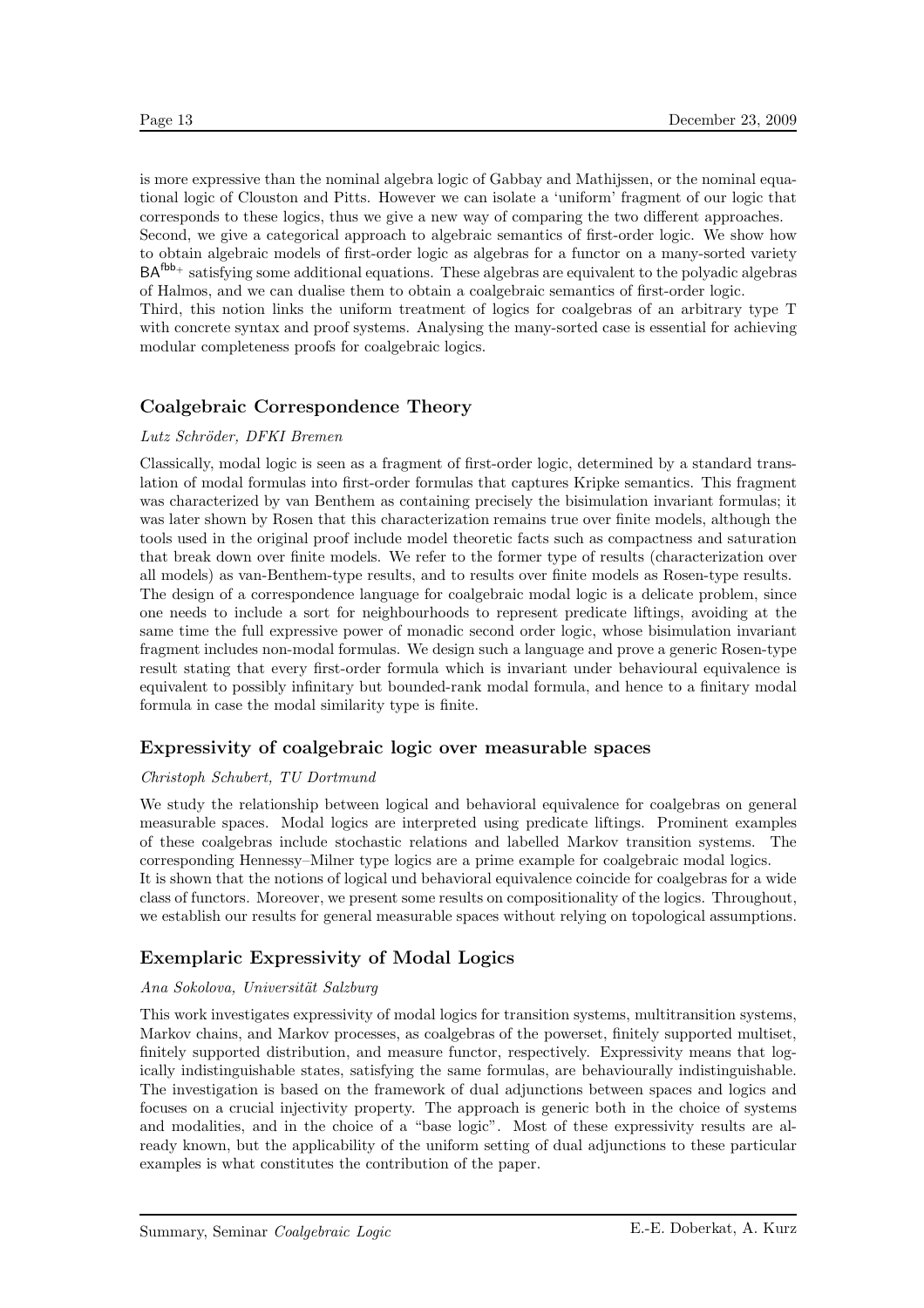## **Semantics and modal logics for process languages with names and substitutions**

#### Sam Staton, University of Cambridge

Structural operational semantics for modern process languages (like p-calculi) involves features such as variable binding and substitution. These are not found in basic first-order calculi (like Milner's Pure CCS). In [3, 4], I have shown that, if we are careful, we can understand the semantics of the more elaborate modern calculi as follows: first, move from the category of sets to a different category, such as a presheaf category; secondly, reinterpret the old results for first-order calculi in these different categories. Recent work in coalgebraic modal logic (e.g. [1, 2]) has also shown that this approach is helpful. Selected references:

#### **References**

- [1] M. M. Bonsangue, A. Kurz. Pi-calculus in logical form, In Proc. LICS'07, 303–312, 2007.
- [2] B. Klin: Coalgebraic modal logic beyond sets, In Proc. MFPS'07. ENTCS, vol. 173, 177– 201.2007.
- [3] S. Staton: General structural operational semantics through categorical logic, In Proc. LICS'08, 166–177, 2008.
- [4] S. Staton. Substitution in Structural Operational Semantics and value-passing process calculi, In Proc. 2nd International Workshop on Theory and Applications of Abstraction, Substitution and Naming (TAASN 2009). 2009.

### **Sifted Colimits and Presentations of Functors**

#### Jiri Velebil, Czech Technical University, Prague

Logics for T-coalgebras are obtained by giving a equational presentation of the "dual" of  $T$ . In the setting of enriched categories we prove that endofunctors on finitary (enriched) varieties which preserve sifted colimits have an equational presentation in the enriched sense.

We discuss applications of this result to categories of nominal sets and to varieties enriched over posets. This is a work in progress, jointly with Alexander Kurz.

### **Coalgebra automata (towards a universal theory of automata)**

#### Yde Venema, University of Amsterdam

Automata operating on infinite objects provide an invaluable tool for the specification and verification of the ongoing behavior of infinite systems. Coalgebra automata generalize the well-known automata that operate on specific types of infinite structures such as words/streams, trees, graphs or transition systems. The motivation underlying the introduction of coalgebra automata is to gain a deeper understanding of this branch of automata theory by studying properties of automata in a uniform manner, parametric in the type of the recognized structures. Coalgebraic automata theory thus contributes to Universal Coalgebra as a mathematical theory of state-based evolving systems.

In the talk we introduce parity automata that correspond to coalgebraic modal fixpoint logic based on predicate liftings. More specifically, we define the notion of a  $\Lambda$ -automaton, where  $\Lambda$  is a set of predicate liftings for a given functor  $T$ , and the notion of acceptance for such an automaton, which is defined in terms of a parity acceptance game. The main result that we discuss states that a Λ-automaton accepts a pointed coalgebra iff it accepts a finite coalgebra which is obtained from the automaton itself by some effective construction. This result corresponds to a general bounded model property for coalgebraic modal fixpoint logics. Time permitting we discuss some complexity issues, and relate our results to work by Cirstea, Kupke and Pattinson.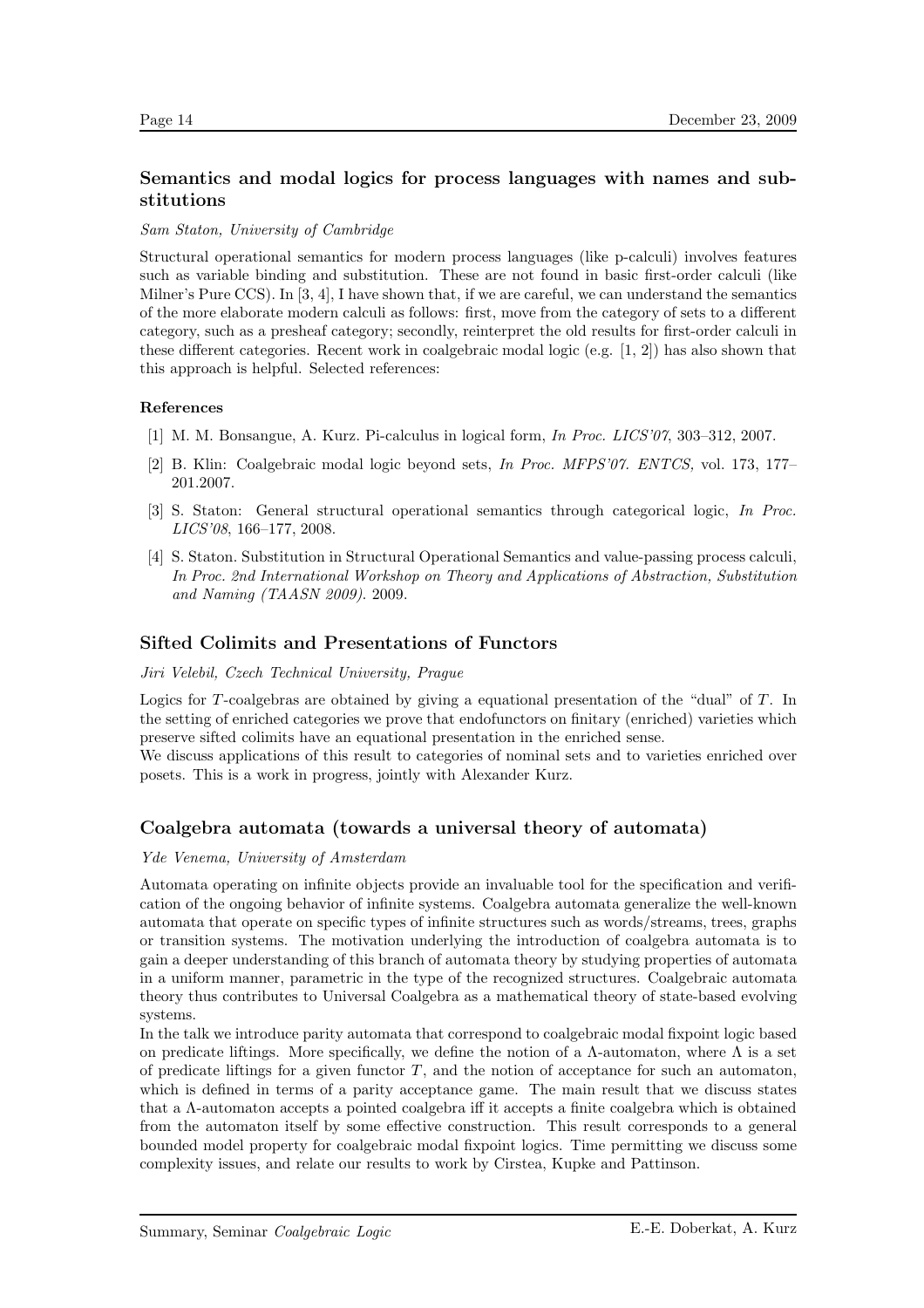# **The Vietoris construction from the perspective of (co-)algebraic modal logic**

#### Yde Venema, University of Amsterdam

In this talk we discuss some applications in (point-free) topology of geometric coalgebraic logic, based on a language with finitary conjunctions, infinitary disjunctions, and the finitary version of Moss' coalgebraic modality ∇.

In the first part of the talk we give a presentation of the Vietoris construction on compact Hausdorff spaces, based on the notion of Egli-Milner relation lifting. We then move on to the dual, algebraic construction, involving a geometric modality (ie, the nabla associated with the power set functor). This construction corresponds to Johnstone's Vietoris locales.

In the last part of the talk we discuss how to generalize this approach. We define, given a endofunctor T on the category of sets with functions, a construction  $V_T$  on locales (point-free topologies) that specializes to Johnstone's Vietoris functor in case we take for T the power set functor. We prove that this construction preserves the property of regularity if  $T$  preserves weak pullbacks, and conjecture (hopefully prove) that in case  $T$  maps finite sets to finite sets, then  $V_T$  preserves compactness as well. The latter result would imply that  $V_T$  is an endofunctor on the category of compact Hausdorf spaces, which would pave the way for a generalization of the Vietoris construction on compact Hausdorff spaces.

### **A Guided Maximal Consistent Extension Theorem for Probability Logic**

#### Chunlai Zhou, Tsinghua University, Beijing

In literature, different deductive systems are developed for probability logics. But, for formulas, they provide esstentially equivalent definitions of consistency. In this talk, we present a guided maximally consistent extension theorem which says that any probability assignment to formulas in a finite local language satisfying some constraints specified by probability formulas is consistent in probability logics. Moreover, we employ this theorem to show two interesting results:

- (1) The satisfiability of a probability formula is equivalent to the solvability of the corresponding system of linear inequalities through a certain translation based on atoms not on Hintikka sets;
- (2) the Countably Additivity Rule in Goldblatt 2009 is necessary for his deductive construction of final coalgebras for functors over Meas.